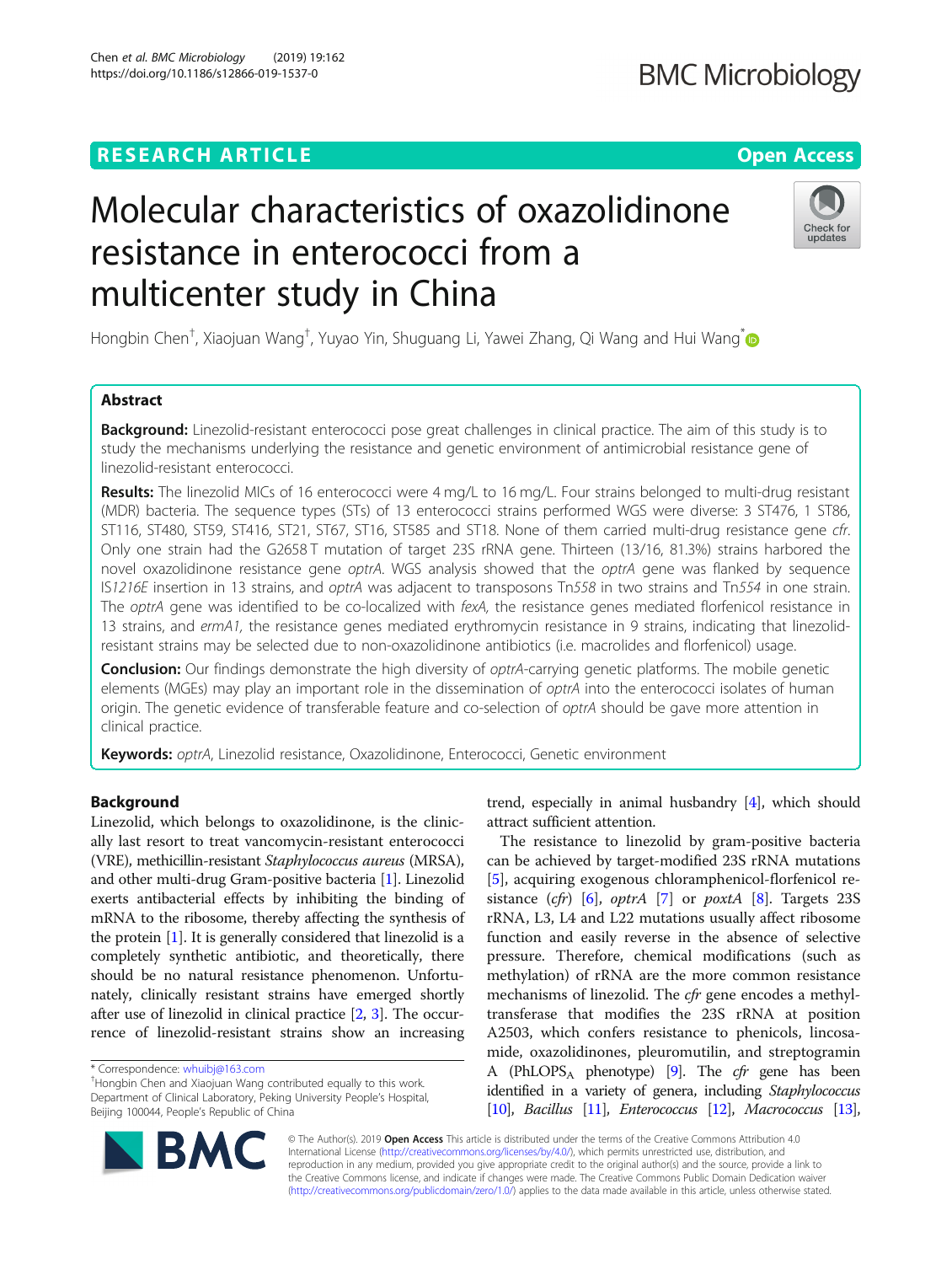Jeotgalicoccus [[13\]](#page-8-0), Streptococcus [[14\]](#page-8-0), Proteus [\[15](#page-8-0)] and *Escherichia* [\[16\]](#page-8-0). The *cfr* gene widely disseminates among oxazolidinone-resistant isolates from human [[17\]](#page-8-0) and animal [[18\]](#page-8-0) origin, which represents a serious threat to public health. Recently, two cfr variants, cfr(B) and cfr(C), have been found in Enterococcus faecium [\[19](#page-8-0)], Clostridium difficile [\[20](#page-8-0)] and Campylobacter [\[21\]](#page-8-0). The cfr gene was often found on a number of different plasmids [\[7](#page-7-0), [15](#page-8-0), [22\]](#page-8-0), and integrated into transposons, leading to dissemination of this gene among the same or between different species of bacteria.

The transferable gene, optrA, has been identified, which confers cross-resistance to phenicols and oxazolidinones, including tedizolid [[23\]](#page-8-0). This gene was identified in enterococci and staphylococci from clinical [\[24](#page-8-0)], healthy human and animal isolates [\[25](#page-8-0), [26](#page-8-0)]. The resistance gene optrA can be located either on plasmid or chromosome [[26\]](#page-8-0). Recently, one florfenicol-resistant Staphylococcus sciuri isolate, which carried both optrA and *cfr*, was identified in pig  $[27]$ . In this study, we investigated the oxazolidinones resistance genes among linezolid-resistant isolates in Chinese hospitals and utilized whole-genome sequencing (WGS), and further analyzed the genetic environment surrounding the resistance genes.

### Materials and methods

### Bacterial strains

A total of 15 non-duplicable linezolid-resistant enterococci strains and one linezolid intermediate-resistant enterococci strain (13 E. faecalis and 3 E. faecium) (1.5%, 16/1067) were collected from specimens of 16 patients from 9 hospitals between 2009 and 2013 in 6 provinces of China, including 5 samples from Beijing, 4 samples from Guangdong, 3 samples from Zhejiang, 2 samples from Fujian, 1 sample from Jiangsu and 1 sample from Hubei (Table [1.](#page-2-0)). Among the 16 strains, 6 were recovered from patients with urinary tract infection, 5 from patients with bacteremia, 4 from patients with wound infection and 1 from patients with biliary tract infection. Among the 16 strains, 7 strains (1203\_10W003, 1202\_13E004, 1202\_ 21W014, 19113, 19677, 19506 and SZ21494) were isolated in our previous study [[28](#page-8-0)], and the 9 remaining strains were isolated in this study. Bacteria were first identified at the species level using the VITEK system (bioMerieux, Crapome, France), followed by a molecular method based on the 16S rRNA gene, and then by sequencing analysis.

#### Antimicrobial susceptibility testing

The minimal inhibitory concentrations (MICs) of 8 antimicrobial agents were determined by the agar dilution method, and tigecycline and daptomycin by broth microdilution. The antimicrobial agents tested included linezolid (Sigma Chemical Co., St. Louis, MO, USA), vancomycin (Sigma), teicoplanin (Sigma), levofloxacin

(Sigma), erythromycin (Sigma), tigecycline (Pfizer, NY, USA), daptomycin (Cubist Pharmaceuticals, MA, USA), penicillin (Sigma), ampicillin (Sigma) and gentamycin (Sigma). E. faecalis ATCC 29212 was used for quality control in antimicrobial susceptibility testing. The results of susceptibility testing were interpreted according to CLSI guideline M100-S27. Isolates resistant to three or more antibiotics of different families were considered to be multi-drug resistant (MDR).

#### Molecular detection of resistance genes and mutations

The resistance genes *cfr* and *optrA* were determined by PCR as described previously. The mutation of domain V of the 23S rRNA gene was determined by PCR combined with sequencing as described previously [\[29](#page-8-0)]. Nucleotide sequences were compared with the linezolidsusceptible E. faecalis and E. faecium from Peking University People's Hospital during the same period. The mutation was identified by the E. coli numbering.

#### Whole-genome sequencing (WGS)

Total genomic DNA of 13 enterococci strains carrying optrA gene was extracted by the standard phenol/ chloroform method. The whole-genome sequencing was performed using Illumina technology. The sequences with read length of 150 bases were assembled into contigs using SPAdes (v.3.9.0) [\[30](#page-8-0)]. Plasmid content associated with *optrA* was analyzed using the contigs obtained by plasmidSPAdes. The assembled contigs were annotated by the Prokka v1.12 [[31](#page-8-0)]. Insertion sequences (IS) were identified using ISFinder [[32](#page-8-0)]. Multilocus sequence types (MLST) were assigned using the silico tool hosted by Center for Genomic Epidemiology (CGE) ([www.genomicepidemiology.org\)](http://www.genomicepidemiology.org). The resistance genes were identified by ResFinder 3.0 [[33](#page-8-0)]. Maximum likelihood phylogenetic analysis of the core genome was performed using RAxML (Linux version  $v7.2.8$ ) [\[34\]](#page-8-0). The sequences of the *optrA*-containing regions of 13 enterococci strains have been deposited at GenBank under the following accession numbers MH225413 (1202\_13E004), MH225414 (1202\_21W014), MH225415 (1203\_10W003), MH225416 (1207\_26W003), MH225417 (19506), MH225418 (19677), MH225419 (29462), MH225420 (SZ21494), MH225421 (TZ2), MH225422 (WHXH), MH225423 (XM2013\_42321), MH225424 (XM2013\_71028) and MH225425 (ZJ11066).

#### Results

#### Susceptibility profiles of linezolid-resistant enterococci isolates

The susceptible breakpoint of enterococci to linezolid is defined as less than or equal to 2 mg/L, and the resistant breakpoint is defined as greater than or equal to 8 mg/L. The linezolid MICs of 16 enterococci were 4 mg/L to 16 mg/L, respectively. There were no significant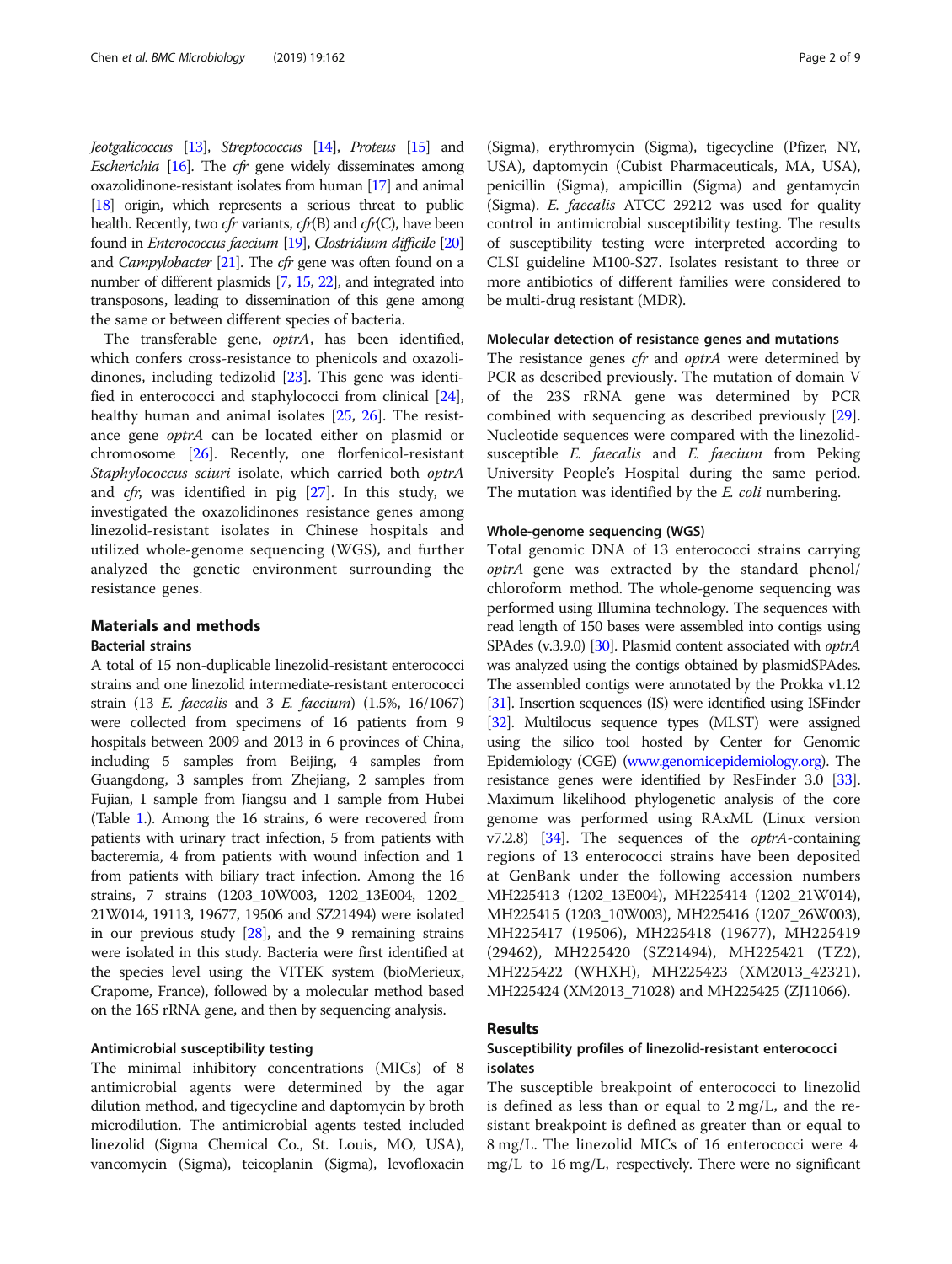| í<br>i<br>j<br>$\mathcal{L}$<br>j<br>アル<br>$\ddot{\phantom{a}}$            |
|----------------------------------------------------------------------------|
| こここ<br>$2+6$<br>$\frac{1}{2}$<br>Ĭ.<br>$\frac{1}{2}$                       |
| うりりり<br>ξ<br>$\overline{\phantom{a}}$<br>j<br>l<br>$\frac{1}{2}$<br>į<br>t |
| ļ<br>i<br>こうこう<br>č<br>ì<br>$\overline{a}$                                 |
| リニンコー<br>ŕ<br>ł<br>$\equiv$                                                |
| ċ<br>3<br>j<br>j<br>$\frac{1}{2}$                                          |
| l<br>)<br>)<br>)<br>i<br>ī                                                 |
| $\frac{1}{2}$<br>i<br>j<br>l<br>I<br>İ<br>J                                |
| Î<br>ć<br>i.<br>ò<br>$\vdots$                                              |
| ĕ<br>j<br>$\overline{\phantom{a}}$<br>l<br>l<br>$\subset$<br>١             |
| i<br>٦,<br>j<br>ć<br>J                                                     |
| Table                                                                      |

<span id="page-2-0"></span>

| Table 1 Clinical, phenotypic and genotypic data for the linezolid-resistant Enterococci isolates investigated |             |      |                                 |               |                    |                    |                          |                         |                          |                |            |                            |           |                |                                                         |                     |                          |                                                                                                                                                                            |
|---------------------------------------------------------------------------------------------------------------|-------------|------|---------------------------------|---------------|--------------------|--------------------|--------------------------|-------------------------|--------------------------|----------------|------------|----------------------------|-----------|----------------|---------------------------------------------------------|---------------------|--------------------------|----------------------------------------------------------------------------------------------------------------------------------------------------------------------------|
| Isolate no.                                                                                                   | Organism    |      | Isolation Hospital <sup>b</sup> | Isolation     | $\frac{1}{2}$      |                    | MICs (mg/L) <sup>a</sup> |                         |                          |                |            |                            |           |                |                                                         | Linezolid           | 23S rRNA                 | Other resistance genes                                                                                                                                                     |
|                                                                                                               |             | year |                                 | site          |                    | <b>ZNT</b>         | $\mathrel{\mathsf{a}}$   | AMP                     | X                        | ΈC             | <b>BAP</b> | $\gtrapprox$<br><b>POL</b> |           | ERY            | resistance<br>Antibiotic<br>profiles<br>$\frac{C}{\pm}$ | resistance<br>genes | mutations<br>gene        |                                                                                                                                                                            |
| 29462                                                                                                         | E faecalis  | 2009 | ZRYH                            | urine         | 86                 | ${}^{\infty}$      | 4                        | $\leq = 2$              | $\sim$                   | $\leq$ =0.125  | 0.5        | $\infty$<br>0.06           | $\land$   | $\simeq$<br>4  | LVX, ERY                                                | optrA               |                          | emeA, ANT(6)-la, AAC(6')-le-<br>APH(2'')-la, difiG, difiE, IsaA,<br>fexA, cat, effB, efrA, ermB,<br>tetM, tet(L)                                                           |
| 211066                                                                                                        | E faecalis  | 2011 | ZJFY                            | blood         | $\circ$<br>Ē       | $\infty$           | $\sim$                   | $\leq = 2$              |                          | 0.125          | 0.5        | $\infty$<br>0.12           | $\land$   | $\simeq$<br>4  | LVX, ERY                                                | optrA               |                          | le-APH(2")-la, dffF, dfrG, dfrE,<br>emeA, APH(3')-Illa, AAC(6')-<br>InuG, IsaA, fexA, efrA, efrB,<br>ermB, ermA1, tet(L), tetM                                             |
| 1511041                                                                                                       | E. faecium  | 2011 | <b>JSRM</b>                     | urine         | ž                  | $^{\circ}$         | $=64$<br>Λ               | 32<br>$\vert\vert$<br>Λ | $\frac{5}{2}$            | 0.25           | $\sim$     | $\infty$<br>0.06           | $\land$   | $\approx$<br>4 | P, AMP, LVX, ERY                                        |                     | f,                       | $\frac{\Omega}{\Sigma}$                                                                                                                                                    |
| 19113                                                                                                         | E. faecalis | 2011 | <b>SZRM</b>                     | $\frac{1}{2}$ | $\epsilon$         | ${}^{\infty}$      | $> = 64$                 | $=$ 32<br>Λ             | $\sim$                   | $\leq -0.125$  | 0.5        | 0.06                       | $\land$   | $\simeq$<br>4  | P, AMP, LVX, ERY                                        |                     | $\overline{\phantom{a}}$ | $\supseteq$                                                                                                                                                                |
| ZJLRE1                                                                                                        | E. faecium  | 2011 | <b>ZJFE</b>                     | blood         | $\epsilon$         | $\approx$          | $=64$<br>Λ               | $=$ 32<br>$\wedge$      |                          | $\overline{0}$ |            | ${}^{\infty}$<br>0.06      | $\land$   | $\simeq$<br>4  | P, AMP, LVX, ERY                                        |                     | G2658T                   | $\supseteq$                                                                                                                                                                |
| 1207_26W003                                                                                                   | E. faecalis | 2012 | <b>BJRM</b>                     | urine         | $\ddot{\theta}$    |                    | $\sim$                   | $\leq =$                |                          | 0.12           | 0.5        | $\infty$<br>0.06           | $\land$   | $\simeq$<br>4  | LVX, ERY                                                | optrA               | $\,$ $\,$                | le-APH(2")-la, aad(6), ANT(9)-<br>la, dfrG, dfrE, InuB, IsaE, IsaA,<br>етеА, АРН(3')-IIIa, ААС(6')-<br>mdtF, SAT-4, cat, fexA, efrB,<br>efrA, ermA1, ermB, tet(L),<br>tetM |
| 1203_10W003                                                                                                   | E. faecalis | 2012 | <b>BJRM</b>                     | urine         | 480                | $^{\circ}$         | $\sim$                   | $\leq =$                |                          | 0.12           | 0.5        | ${}^{\infty}$<br>0.06      | $\land$   | $\simeq$<br>4  | LVX, ERY                                                | optrA               | $\overline{\phantom{a}}$ | la, dfrG, dfrE, InuB, IsaE, IsaA,<br>emeA, AAC(6')-le-APH(2'')-la,<br>APH(3')-Illa, aad(6), ANT(6)-<br>SAT-4, cat, fexA, efrA, efrB,<br>ermB, ermA1, tetM, tet(L)          |
| 19677                                                                                                         | E. faecalis | 2012 | <b>SZRM</b>                     | blood         | 59                 | ${}^{\infty}$      | $\sim$                   | $\leq = 2$              | $\overline{0}$           | 0.12           | 65         | 0.12                       | Λ<br>0.03 | $\simeq$<br>4  | ERY                                                     | optrA               | $\overline{\phantom{a}}$ | emeA, dfrE, IsaA, fexA, efrA,<br>efrB, ermA1, tetM, tet(L)                                                                                                                 |
| 19506                                                                                                         | E. faecium  | 2012 | <b>SZRM</b>                     | wound         | $\frac{\infty}{2}$ | $\frac{\infty}{2}$ | $=64$<br>Λ               | $>$ = 32                | 0.5                      | 0.25           | $\sim$     | ${}^{\infty}$<br>0.06      | $\land$   | $\circ$<br>4   | P, AMP, LVX, ERY                                        | optrA               | $\overline{\phantom{a}}$ | AAC(6')-Ii, dfrG, efmA, msrC,<br>fexA, ermA1                                                                                                                               |
| 1202_13E004                                                                                                   | E. faecalis | 2012 | <b>BJRM</b>                     | wound         | 416                | $\frac{8}{1}$      | $\infty$                 | $\leq = 2$              | $\sim$                   | $\leq 0.125$   | 0.5        | $\infty$<br>0.12           | $\land$   | $\simeq$<br>4  | LVX, ERY                                                | optrA               | $\overline{\phantom{a}}$ | fexA, efrB, efrA, ermB, ermA1,<br>emeA, ANT(6)-la, AAC(6')-le-<br>APH(2")-la, dtrG, dtrE, IsaA,<br>tet(L), tetM                                                            |
| 1202_21W014                                                                                                   | E faecalis  | 2012 | <b>BJRM</b>                     | urine         | $\gtrsim$          | ${}^{\infty}$      | 4                        | $\leq = 2$              | $\sim$                   | $\leq$ =0.125  | 0.5        | ${}^{\infty}$<br>0.12      | $\land$   | $\propto$<br>4 | LVX, ERY                                                | optrA               | $\overline{\phantom{a}}$ | emeA, AAC(6')-le-APH(2")-la,<br>aad(6), ANT(6)-la, dfrG, dfrE,<br>InuG, IsaA, SAT-4, fexA, cat,<br>efrA, efrB, ermB, tet(L)                                                |
| SZ21494                                                                                                       | E faecalis  | 2012 | <b>SZRM</b>                     | wound         | $\mathcal{Q}$      | ${}^{\infty}$      | 4                        | $\leq =$                | $\overline{\phantom{0}}$ | $\leq$ =0.125  |            | 0.06                       | $\land$   | $\cup$<br>4    | ERY                                                     | optrA               |                          | emeA, dfrE, dfrG, InuG, IsaA,<br>fexA, cat, efrA, efrB, ermB,<br>ermA1, tetM, tet(L)                                                                                       |
| XM2013_71028                                                                                                  | E faecalis  | 2013 | <b>AGIVIX</b>                   | wound         | $\approx$          | ${}^{\infty}$      | $\sim$                   | $\leq =$                |                          | $\leq$ =0.125  |            | 0.5<br>0.06                | $\land$   | $\simeq$<br>4  | ERY                                                     | optrA               | $\overline{\phantom{a}}$ | aad(6), dtfG, dtfE, InuB, IsaE,<br>emeA, APH(3')-Illa, AAC(6')-<br>IsaA, SAT-4, fexA, cat, effB,<br>efrA, ermB, ermA1, tetM<br>le-APH(2")-la, ANT(9)-la,                   |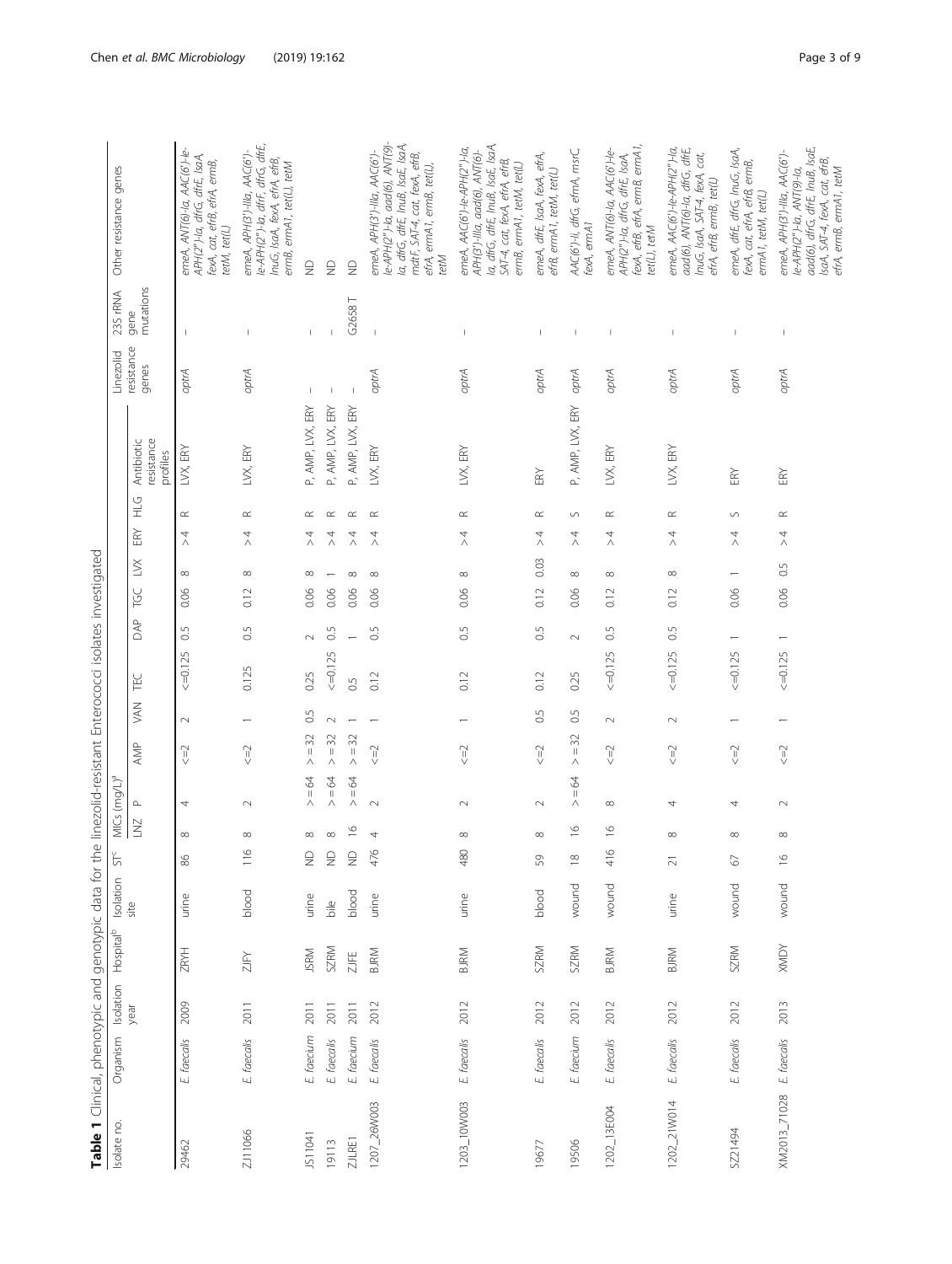| j<br>ׇ֚֘֡                                |
|------------------------------------------|
| i<br>í                                   |
| İ<br>ì                                   |
|                                          |
|                                          |
| ì<br>I                                   |
|                                          |
| ׇ֬֘֕֜<br>ŕ<br>ï                          |
| ֘֒                                       |
| i<br>l<br>١                              |
|                                          |
| ١<br>ļ                                   |
|                                          |
|                                          |
|                                          |
| ļ<br>Ì<br>ׇ֚֓֡                           |
|                                          |
| Ì                                        |
| $\tilde{c}$<br>$\overline{ }$            |
|                                          |
| j<br>i                                   |
| í                                        |
|                                          |
| ۱<br>İ                                   |
|                                          |
| j<br>I                                   |
|                                          |
|                                          |
| Ž<br>í                                   |
| $\overline{ }$                           |
| i<br>5)<br>$\overline{\phantom{a}}$<br>1 |
| Ï<br>$\overline{\phantom{a}}$            |
| i                                        |
|                                          |
| Ì                                        |
| ļ<br>ł                                   |
|                                          |
| 1                                        |
| I<br>l                                   |
| i                                        |
| )                                        |
|                                          |
| r<br>T<br>ĺ                              |
| ī<br>5                                   |
| i                                        |
|                                          |
|                                          |
|                                          |
|                                          |
| d<br>l.                                  |
| j<br>$\mathfrak{h}$                      |
| 5<br>ï                                   |
|                                          |
|                                          |
|                                          |
| $\ddot{}$                                |
|                                          |
|                                          |
|                                          |
| ŗ<br>۱                                   |
|                                          |
|                                          |
| i                                        |
| :                                        |
|                                          |
| Ī<br>j                                   |
| ı                                        |
|                                          |
| واطرة                                    |
| ĺ                                        |
|                                          |
| l                                        |

| Linezolid 23S rRNA Other resistance genes          |                                                                      | le-APH(2")-la, aad(6), ANT(9)-<br>етеА, АРН(3')-Illa, ААС(б')-<br>efrB, efrA, ermB, tetM, tet(L)<br>IsaE, IsaA, SAT-4, cat, fexA,<br>la, dfrE, dfrG, ImrD, InuB, | emeA, AAC(6')-le-APH(2")-la,<br>APH(3')-Illa, aad(6), ANT(6)-<br>fexA, cat, effB, efrA, ermA1,<br>la, dfrG, dfrE, IsaA, SAT-4,<br>ermB, tet(L), tetM | la, dfrE, dfrG, InuB, IsaE, IsaA,<br>emeA, $AAC(6')$ -le-APH $(2'')$ -la,<br>APH(3')-Illa, aad(6), ANT(9)-<br>SAT-4, cat, fexA, efrB, efrA,<br>ermB, tetM, tet(C), tet(L) |
|----------------------------------------------------|----------------------------------------------------------------------|------------------------------------------------------------------------------------------------------------------------------------------------------------------|------------------------------------------------------------------------------------------------------------------------------------------------------|---------------------------------------------------------------------------------------------------------------------------------------------------------------------------|
|                                                    | mutations                                                            |                                                                                                                                                                  | $\mathsf{l}$                                                                                                                                         | $\overline{\phantom{a}}$                                                                                                                                                  |
|                                                    | resistance gene<br>genes                                             | optrA                                                                                                                                                            | optrA                                                                                                                                                | optrA                                                                                                                                                                     |
|                                                    | resistance<br>AMP VAN TEC DAP TGC LVX ERY HLG Antibiotic<br>profiles | $\leq$ 2 1 $\leq$ =0.125 0.5 0.06 8 >4 R LVX, ERY                                                                                                                | LVX, ERY                                                                                                                                             | LVX, ERY                                                                                                                                                                  |
|                                                    |                                                                      |                                                                                                                                                                  |                                                                                                                                                      |                                                                                                                                                                           |
|                                                    |                                                                      |                                                                                                                                                                  | $> 4$ R                                                                                                                                              |                                                                                                                                                                           |
|                                                    |                                                                      |                                                                                                                                                                  |                                                                                                                                                      |                                                                                                                                                                           |
|                                                    |                                                                      |                                                                                                                                                                  |                                                                                                                                                      |                                                                                                                                                                           |
|                                                    |                                                                      |                                                                                                                                                                  |                                                                                                                                                      |                                                                                                                                                                           |
|                                                    |                                                                      |                                                                                                                                                                  | $<=0.125$ 0.5 0.12 8                                                                                                                                 | $\leq 4$ $\leq 0.125$ 0.5 0.12 8 >4 5                                                                                                                                     |
|                                                    |                                                                      |                                                                                                                                                                  |                                                                                                                                                      | $\sim$                                                                                                                                                                    |
|                                                    |                                                                      |                                                                                                                                                                  | $\leq = 2$ 1                                                                                                                                         | $\leq$ = $\geq$                                                                                                                                                           |
| $ST<$ MICs (mg/L) <sup>a</sup>                     | LNZ P                                                                |                                                                                                                                                                  |                                                                                                                                                      |                                                                                                                                                                           |
|                                                    |                                                                      | 585 16 4                                                                                                                                                         | $\infty$                                                                                                                                             | $\infty$                                                                                                                                                                  |
|                                                    |                                                                      |                                                                                                                                                                  | 476                                                                                                                                                  | 476                                                                                                                                                                       |
|                                                    | site                                                                 | urine                                                                                                                                                            | blood                                                                                                                                                | blood                                                                                                                                                                     |
|                                                    |                                                                      | <b>XMDY</b>                                                                                                                                                      | <b>TZSY</b>                                                                                                                                          | WHDS                                                                                                                                                                      |
|                                                    | year                                                                 |                                                                                                                                                                  | 2013                                                                                                                                                 |                                                                                                                                                                           |
| Organism Isolation Hospital <sup>b</sup> Isolation |                                                                      |                                                                                                                                                                  | E faecalis                                                                                                                                           | E faecalis 2013                                                                                                                                                           |
| Isolate no.                                        |                                                                      | XM2013_42321 E. faecalis 2013                                                                                                                                    | 2                                                                                                                                                    | <b>HXHW</b>                                                                                                                                                               |

<sup>a</sup>MICs, the minimal inhibitory concentrations; LNZ, linezolid, susceptible (S): ≤ 2 mg/L, intermediate ()): 4 mg/L, resistant (R): ≥ 8 mg/L; P, penicillin, S: ≤ 2 mg/L; AMP, ampicillin, S: ≤ 2 mg/L;<br>R: ≥ 8 mg/L; VAN, va R: ≥ 8 mg/L; VAN, vancomycin, S: ≤ 4 mg/L; I: 8–16 mg/L; R: ≥ 32 mg/L; TEC, teicoplanin, S: ≤ 8 mg/L, I: 8 = 32 mg/L; DAP, S: ≤ 1 mg/L; susceptible-dose dependent (SDD): 2–4 mg/L; R: ≥ 8 mg/L; aMICs, the minimal inhibitory concentrations; LNZ, linezolid, susceptible (S): ≤ 2 mg/L, intermediate (I): 4 mg/L, resistant (R): ≥ 8 mg/L; P, penicillin, S: ≤ 2 mg/L, R: ≥ 8 mg/L; AMP, ampicillin, S: ≤ 2 mg/L, TGC, tigecycline, no breakpoint in CLSI M100; LVX, levofloxacin, S: ≤ 2 mg/L, I: 4 mg/L, R: ≥ 8 mg/L; ERY, erythromycin, S: ≤ 0.5 mg/L, I: 1–4 mg/L, R: ≥ 8 mg/L; HLG, high-level gentamycin (500 mg/L); −, negative; ND, not determined

 $^2$ ZRYH, China-Japan Friendship Hospital; ZJFY, 1st Affiliated Hospital of Zhejiang University; JSRM, Jiangsu Province Hospital; SZRM, Shenzhen People's Hospital; ZJFE, 2nd Affiliated Hospital of Zhejiang University; BJRM, Peking University People's Hospital; XMDY, 1st Affiliated Hospital of Xiamen University; TZSY, Taizhou Hospital of Zhejiang Province; WHDS, Wuhan Fourth Hospital cST sequence type, ND not determined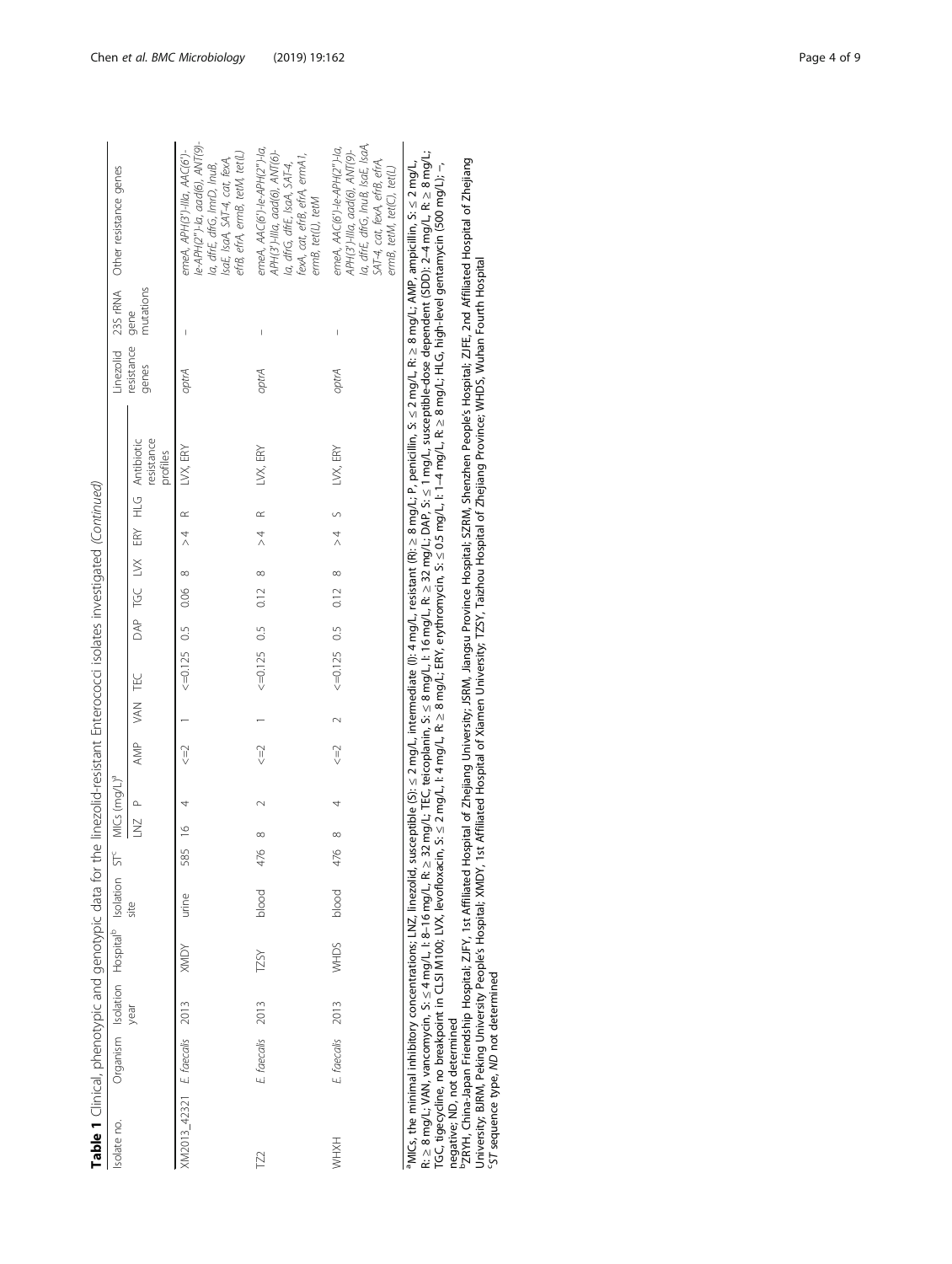differences in the linezolid MICs between optrA-positive strains (4–16 mg/L) and optrA-negative strains (8–16 mg/ L). Most of the optrA-positive strains also exhibited resistance to erythromycin (16/16, 100%), levofloxacin (12/16, 75%) and high-level gentamycin (500 mg/L) (13/16, 81.3%). All strains were susceptible to vancomycin, teicoplanin, daptomycin and tigecycline. Three *E.faecium* and one E. faecalis strains (4/16, 25%) were resistant to penicillin and ampicillin, and all of 16 enterococci strains didn't possess beta-lactamase. Four strains (4/16, 25%) belonged to MDR organism (Table [1](#page-2-0)).

#### Distribution of antimicrobial resistance genes

None of 16 linezolid-resistant enterococci strains contained cfr gene. Only one strain had the G2658 T mutation in 23S rRNA gene with linezolid MIC of 16 mg/L. Most of the linezolid-resistant enterococci strains ( $n = 13$ ) carried *optrA* gene (Table [1\)](#page-2-0).

In addition to *optrA* genes, all *optrA*-positive strains harbored phenicols resistance gene fexA (13/13, 100%), erythromycin resistance genes of different erm gene classes (ermA1, ermB) (13/13, 100%), trimethoprim resistant dihydrofolate reductase different dfr gene classes (dfrE,  $dfrG$ ) (13/13, 100%), ATP-binding cassette (ABC) antibiotic efflux pump different gene classes (lsaA, lsaE, efrA, efrB) (13/13, 100%). Further, majority optrA-positive strains carried tetracycline resistance genes of different tet gene classes (tet[C], tet[L], tetM)  $(12/13, 92.3\%)$ , multidrug and toxic compound extrusion (MATE) transporter emeA gene (12/13, 92.3%) and aminoglycosides inactivating enzyme different gene classes (AAC(6′)-Ii, AAC[6′]-Ie-APH[2″]-Ia, APH[3′]-IIIa, aad [\[6](#page-7-0)], ANT[6]- Ia, ANT[9]-Ia) (10/13, 76.9%). Various additional resistance genes were identified including cat, lnuB, lnuG, mdtF, SAT-4 and efmA.

#### Core-genome phylogenetic analysis

The 12 E. faecalis isolates performed WGS were classified into 10 sequence types (STs): 3 ST476, 1 ST86, ST116, ST480, ST59, ST416, ST21, ST67, ST16 and ST585, respectively. One E. faecium isolate belonged to ST18.

The phylogenetic tree of 12 E. faecalis isolates harboring optrA gene showed that two of these isolates (29462 and XM2013\_42321) were genetically unrelated with the rest isolates. Importantly, 1207\_26W003 (Beijing), TZ2 (Zhejiang) and WHXH (Hubei) were recovered from different cities, were found very closely related (99.9%), and all of 3 strains belonged to ST476. In addition, strain 19677 recovered from Guangdong was closely related (99.4%) to strain 1202\_13E004 recovered from Beijing. Further, strain 1203\_10W003 isolated from Beijing and strain XM2013\_71028 isolated from Fujian was closely related (99.3%) (Fig. [1\)](#page-5-0).

#### Genetic environment of optrA on plasmids or chromosome

Thirteen contigs containing the *optrA* gene were blasted in the GenBank database, and 10 contigs were mapped against the plasmids (pE121 [GenBank accession number KT862776] and pE419 [KT862777]). The size of these 10 contigs was between 6372 bp and 21568 bp. According to the gene arrangements, the 10 contigs were divided into 4 groups: group 1 (29462 [MH225419], 1202\_ 21W014 [MH225414]), group 2 (1203\_10W003 [MH22 5415], SZ21494 [MH225420], ZJ11066 [MH225425]), group 3 (1207\_26W003 [MH225416], 19677 [MH225418], XM2013\_71028 [MH225424]), group 4 (WHXH [MH22 5422], XM2013\_42321 [MH225423]). The genetic environment of optrA in Group 1 was similar to that of plasmid pE121 (KT862776). Compared to the plasmid pE121, ermA1 gene was absent and the rest of the sequences were almost identical. The genetic environment of optrA from Group 2 to Group 4 resembled that of plasmid pE419 (KT862777). Compared with pE419, the intergenic region between the left IS1216E and the first hypothetical protein was truncated in Group 2, two hypothetical proteins between optrA gene and the right IS1216E were missing in Group 3, and ermA1 gene and two hypothetical proteins were missing in Group 4. The common feature of genetic environment of optrA from Group 1 to Group 4 was flanked by IS1216E, and all of them carried phenicol resistance gene fexA and erythromycin resistance gene ermA1 (Fig. [2a](#page-7-0).).

The contigs containing optrA gene of 1202\_13E004 (MH225413) (29141 bp), 19506 (MH225417) (22720 bp) and TZ2 (MH225421) (75117 bp) were mapped on chromosomal (CP008816). The strains 1202\_13E004 and 19506 contained a transposon Tn558 (AJ715531) with three transposases and the resistance gene fexA, and the resistance gene optrA was adjacent to resistance gene ermA1. The strain TZ2 carried another transposon Tn554 (X03216) with three transposases and the resistance gene ermA1, and optrA was adjacent to resistance gene fexA (Fig. [2](#page-7-0)b.).

#### **Discussion**

This study indicates that the transferable resistance gene optrA is very prevalent among linezolid-resistant enterococci strains isolated from human. Much more optrA gene is located on plasmid than chromosome. The *optrA* gene located on plasmid is flanked by IS1216E, while that located on chromosome is mediated by transposons.

In this study, none of linezolid-resistant enterococci strains carried *cfr*, while most of them harbored *optrA*. This suggests that acquiring *optrA* is the main resistant mechanism in linezolid-resistant enterococci from human origin. The presence of *optrA* was limited to a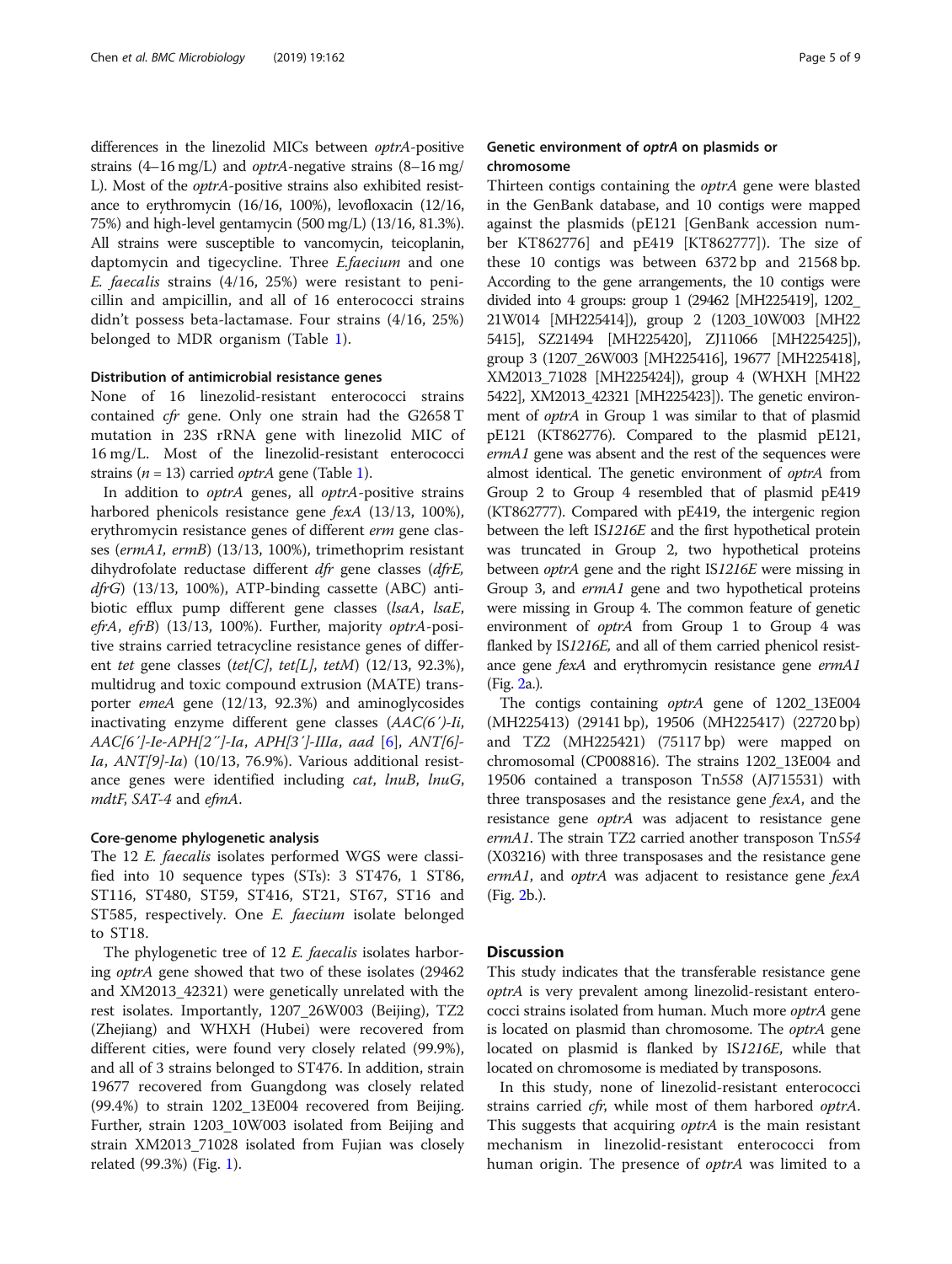<span id="page-5-0"></span>

few species of the genus Enterococcus [[35\]](#page-8-0) and only rare species of Staphylococcus [[4\]](#page-7-0). The surveillance studies indicated that only 3.9–6.2% of staphylococci strains were positive for *optrA*  $[4, 25]$  $[4, 25]$  $[4, 25]$  $[4, 25]$  $[4, 25]$ , which suggests a low prevalence of this oxazolidinone resistance gene in the genus Staphylococcus.

In present study, the optrA gene was located on plasmids in most of enterococci strains. The optrA gene is often surrounded by insertion sequences when located on plasmids from enterococci strains. Our data showed that all of optrA found on plasmids were flanked by IS1216E, which was similar to a previous study [\[26](#page-8-0)]. Other studies also found that co-localization of optrA and cfr was close to IS21–558 and IS257 in S. sciuri [[4](#page-7-0), [27\]](#page-8-0). IS1216E belongs to the IS6 family which among other mediates transmission of the vancomycin resistance gene vanA in  $E.$  faecium, the oxazolidinone resistance gene cfr in E. faecalis [[36](#page-8-0)], the macrolide-lincosamide-streptogramin B resistance genes  $erm(B)$  and  $erm(T)$  in E. hirae [\[37](#page-8-0)] and Streptococcus gallolyticus subsp. pasteurianus [\[38](#page-8-0)], respectively, and the tetracycline resistance gene  $tet(S)$ in Streptococcus infantis [[39\]](#page-8-0). This indicates that optrA can be transferred between different genus bacteria by IS-mediated recombination events. Our study found that the optrA gene was located on chromosome in a few of enterococci strains. The *optrA* gene was adjacent to transposon Tn558 in two strains and to Tn554 in one strain. Tn558 was also detected upstream of optrA gene in S. sciuri and E. faecalis. The functionally active Tn558 and Tn554 could excise from their host DNA and produce circular forms which precede the integration of the transposon into a new target sequence [\[40](#page-8-0)]. The similar genetic arrangement of Tn554 and optrA was identified in both of staphylococci and enterococci, which suggest optrA can be disseminated mediated by transposon between different genus bacteria. The optrA gene was flanked by insertion sequences or transposons, indicating that mobile genetic elements mediate horizontal transfer of optrA among different genus bacteria, which should be given more attention to avoid this novel oxazolidinone resistance gene dissemination in hospitals.

Our data showed the co-localization of resistance genes fexA  $(n = 13)$  and ermA1  $(n = 9)$  with optrA. The gene fexA mediates resistance to fluorinated and non-fluorinated phenicols, which are widely used in livestock, but not in humans. The fexA gene was prevalent in florfenicol-resistant staphylcococci [[4](#page-7-0)] and enterococci [\[23](#page-8-0)] from animal origin. The evidence of co-localization of fexA, ermA1 and optrA indicates that linezolid-resistant strains may be selected due to nonoxazolidinone antibiotics usage, such as macrolides (often used in hospital), florfenicol (often used in livestock) and et al.. The widespread use of florfenicol in livestock has exerted selective pressure on environmental bacteria and poses a significant public health threat to the increased resistance of the novel antibiotic linezolid.

In summary, optrA was found in most of linezolidresistant enterococci. The high diversity of optrA-carrying genetic platforms was found even in a limited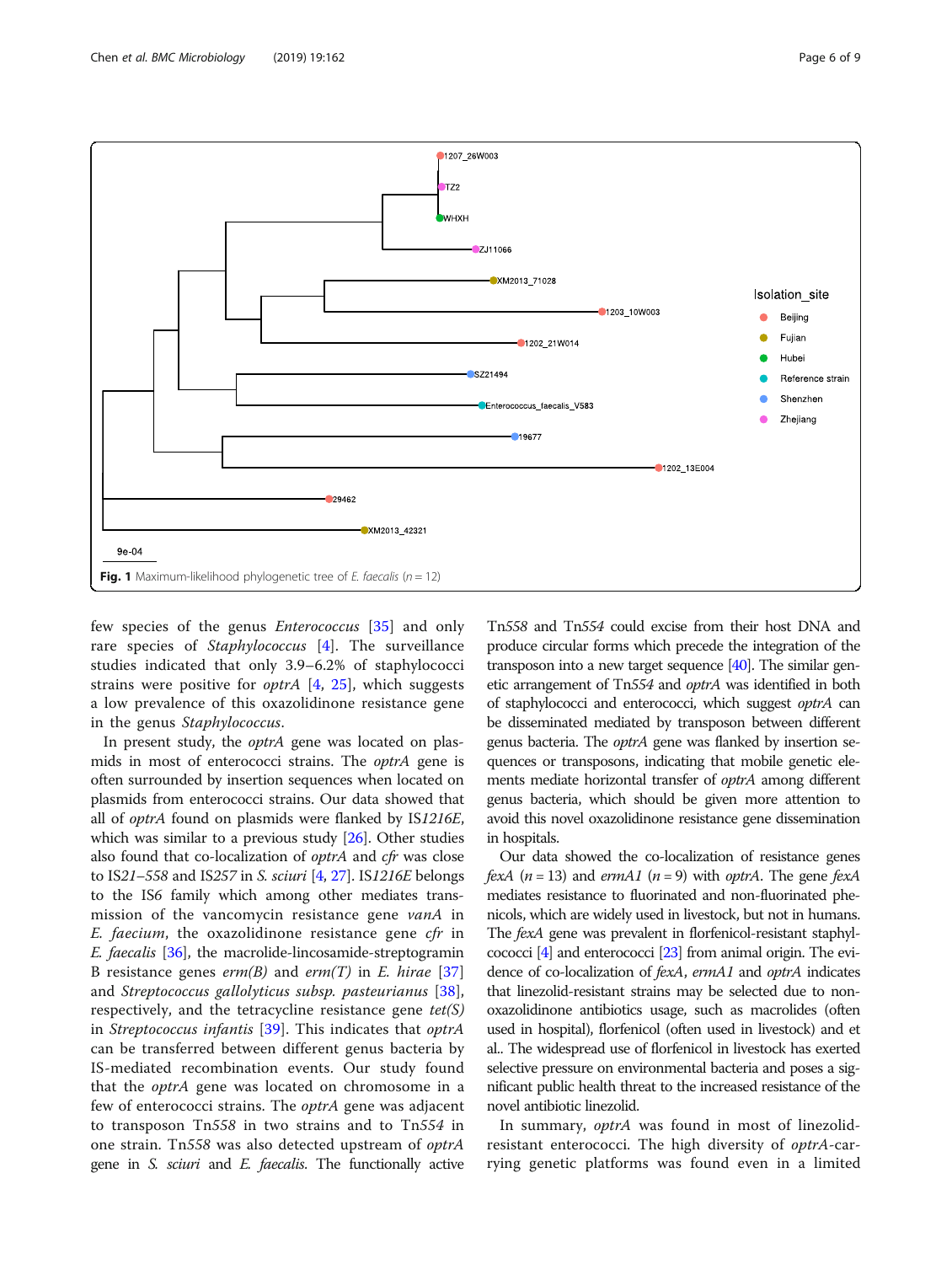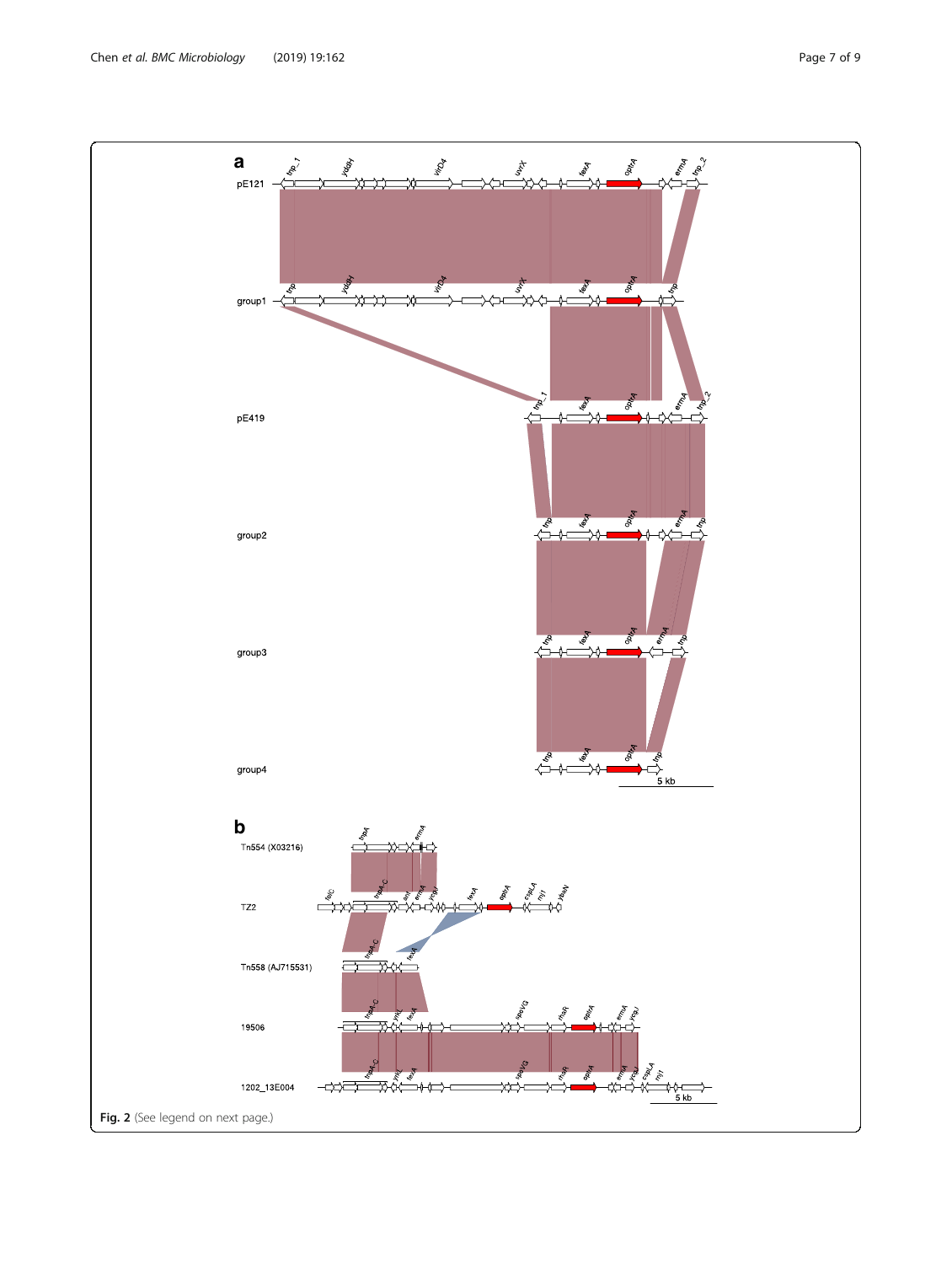#### <span id="page-7-0"></span>(See figure on previous page.)

Fig. 2 a Schematic presentation of the genetic environment of optrA-containing contigs mapped on plasmids in 10 enterococci isolates investigated in this study. **b** Schematic presentation of optrA-containing contigs mapped on chromosome in three enterococci isolates. Arrows indicate the positions and directions of transcription of the different genes. Genes with unknown functions are not marked. According to the gene arrangement, the 10 contigs mapped on plasmids were divided into 4 groups-group 1 (29462 [MH225419], 1202\_21W014 [MH225414]), group 2 (1203\_10W003 [MH225415], SZ21494 [MH225420], ZJ11066 [MH225425]), group 3 (1207\_26W003 [MH225416], 19677 [MH225418], XM2013\_71028 [MH225424]), group 4 (WHXH [MH225422], XM2013\_42321 [MH225423])

number of analyzed isolates. The role of optrA in enterococci resistance to linezolid requires further investigation. The optrA gene was often flanked by insertion sequences or transposons, which might mediate the spread of optrA between different species or strains. The co-localization of fexA, ermA1 and optrA suggests that linezolid-resistant enterococci can be selected by other antibiotics such as macrolides and so on, which should be given more attention in clinical practice.

#### Conclusion

We discovered the high diversity of *optrA*-carrying genetic platforms in our limited number of analyzed isolates. MGE mediated the dissemination of optrA between different species or strains. The *optrA* gene was found in most of the linezolid-resistant enterococci. Further studies should be done to clarify the linezolid resistance mechanism of optrA gene in Enterococcus species.

#### Abbreviations

ABC: ATP-binding cassette; cfr: chloramphenicol-florfenicol resistance; IS: Insertion sequences; MATE: Multidrug and toxic compound extrusion; MDR: Multi-drug resistant; MGE: Mobile genetic element; MICs: Minimal inhibitory concentrations; MRSA: Methicillin-resistant Staphylococcus aureus; PhLOPS<sub>A</sub>: Phenicols, lincosamide, oxazolidinones, pleuromutilin, and streptogramin A; VRE: Vancomycin-resistant enterococci; VRSA: Vancomycinresistant Staphylococcus aureus; WGS: Whole-genome sequencing

#### Acknowledgments

The authors would like to thank Ji Zeng (Department of Clinical Laboratory, Wuhan Fourth Hospital), Qing Yang (Department of Clinical Laboratory, 1st Affiliated Hospital of Zhejiang University, Zhejiang University, Zhejiang, 310003, People's Republic of China), Rong Zhang (Department of Clinical Laboratory, 2nd Affiliated Hospital of Zhejiang University, Zhejiang University, Zhejiang, 310009, People's Republic of China), Xiaobo Ma (Department of Clinical Laboratory, 1st Affiliated Hospital of Xiamen University, Xiamen University, Fujian, 361003, People's Republic of China), Yingmei Liu (Department of Clinical Laboratory, China-Japan Friendship Hospital, Beijing, 100029, People's Republic of China), Weiyuan Wu (Department of Clinical Laboratory, Shenzhen People's Hospital, Shenzhen, 518020, People's Republic of China) and Dakang Hu (Department of Clinical Laboratory, Taizhou Hospital of Zhejiang Province, Zhejiang, 317000, People's Republic of China) for collecting the Linezolidresistant strains.

#### Authors' contributions

HW conceived and designed the study. HC, XW, YY, SL, YZ and QW performed experiments described in this study. HC wrote the draft, and HW revised it. All authors approved the final version.

#### Funding

This study was supported by the National Natural Science Foundation of China (No. 81471990).

#### Availability of data and materials

The sequences of the optrA-containing regions of 13 enterococci strains have been deposited at GenBank under the following accession numbers MH225413 (1202\_13E004), MH225414 (1202\_21W014), MH225415 (1203\_10W003), MH225416 (1207\_26W003), MH225417 (19506), MH225418 (19677), MH225419 (29462), MH225420 (SZ21494), MH225421 (TZ2), MH225422 (WHXH), MH225423 (XM2013\_42321), MH225424 (XM2013\_71028) and MH225425 (ZJ11066).

#### Ethics approval and consent to participate

Not applicable.

#### Consent for publication

Not applicable.

#### Competing interests

The authors declare that they have no competing interests.

#### Received: 9 August 2018 Accepted: 30 June 2019 Published online: 12 July 2019

#### References

- 1. Brickner SJ, Barbachyn MR, Hutchinson DK, Manninen PR. Linezolid (ZYVOX), the first member of a completely new class of antibacterial agents for treatment of serious gram-positive infections. J Med Chem. 2008;51(7):1981–90. <https://doi.org/10.1021/jm800038g> Epub 802008 Mar 800014.
- 2. Meka VG, Pillai SK, Sakoulas G, Wennersten C, Venkataraman L, DeGirolami PC, Eliopoulos GM, Moellering RC Jr, Gold HS. Linezolid resistance in sequential Staphylococcus aureus isolates associated with a T2500A mutation in the 23S rRNA gene and loss of a single copy of rRNA. J Infect Dis. 2004;190(2):311–7. <https://doi.org/10.1086/421471> Epub 422004 Jun 421479.
- 3. Tsiodras S, Gold HS, Sakoulas G, Eliopoulos GM, Wennersten C, Venkataraman L, Moellering RC, Ferraro MJ. Linezolid resistance in a clinical isolate of Staphylococcus aureus. Lancet. 2001;358(9277):207–8. [https://doi.](https://doi.org/10.1016/S0140-6736(01)05410-1) [org/10.1016/S0140-6736\(01\)05410-1.](https://doi.org/10.1016/S0140-6736(01)05410-1)
- 4. Fan R, Li D, Fessler AT, Wu C, Schwarz S, Wang Y. Distribution of optrA and cfr in florfenicol-resistant Staphylococcus sciuri of pig origin. Vet Microbiol. 2017; 210:43–8. <https://doi.org/10.1016/j.vetmic.2017.07.030> Epub 2017 Sep 1011.
- 5. RE M, LM D, RN J. Linezolid update: stable in vitro activity following more than a decade of. Drug Resist Updat. 2014;17(1–2):1–12.
- 6. AM G, SS J, A R, LH H, A G, K L, B V, F K. Identification of 8-methyladenosine as the modification catalyzed by the radical. Rna. 2009;15(2):327–36.
- 7. Liu Y, Wang Y, Wu C, Shen Z, Schwarz S, Du XD, Dai L, Zhang W, Zhang Q, Shen J. First report of the multidrug resistance gene cfr in Enterococcus faecalis of animal origin. Antimicrob Agents Chemother. 2012;56(3):1650–4. <https://doi.org/10.1128/AAC.06091-11> Epub 02011 Dec 06027.
- 8. Antonelli A, D'Andrea MM, Brenciani A, Galeotti CL, Morroni G, Pollini S, Varaldo PE, Rossolini GM. Characterization of poxtA, a novel phenicoloxazolidinone-tetracycline resistance. J Antimicrob Chemother. 2018;73(7): 1763–9.
- 9. Kehrenberg C, Schwarz S, Jacobsen L, Hansen LH, Vester B. A new mechanism for chloramphenicol, florfenicol and clindamycin resistance: methylation of 23S ribosomal RNA at A2503. Mol Microbiol. 2005;57(4):1064–73. <https://doi.org/10.1111/j.1365-2958.2005.04754.x>.
- 10. Schwarz S, Werckenthin C, Kehrenberg C. Identification of a plasmid-borne chloramphenicol-florfenicol resistance gene in Staphylococcus sciuri. Antimicrob Agents Chemother. 2000;44(9):2530–3.
- 11. Dai L, Wu CM, Wang MG, Wang Y, Huang SY, Xia LN, Li BB, Shen JZ. First report of the multidrug resistance gene cfr and the phenicol resistance gene fexA in a Bacillus strain from swine feces. Antimicrob Agents Chemother. 2010;54(9): 3953–5. <https://doi.org/10.1128/AAC.00169-10> Epub 02010 Jun 00128.